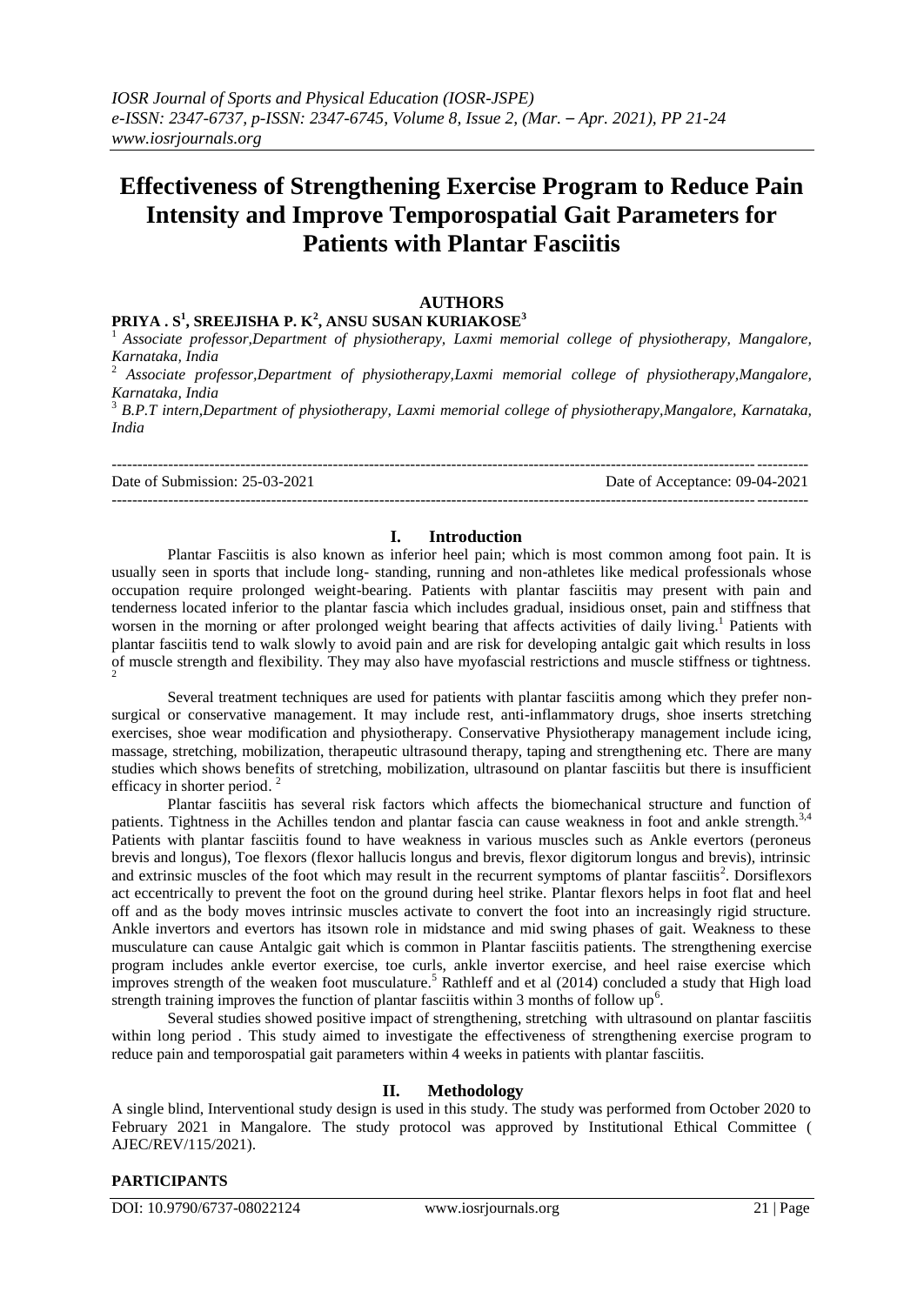Study participants were recruited from October 2020 through February 2021. Patients with Unilateral and Bilateral Plantar Fasciitis who have the history of heel pain during the few steps or after prolonged weight bearing activities for more than 1 month are included in this study. The inclusion criteria includes pain with tenderness on palpation at the calcaneum, positive Windlass Test, age group 20-30, Occupation prolonged standing with both gender. The participants were excluded : if they are diagnosed with Achilles Tendinopathy, Acute ankle sprain, Tarsal tunnel syndrome, Systematic diseases such as Rheumatoid arthritis, Fibromyalgia or neuropathy, neurological diseases, Previous foot surgery, Loss of plantar foot sensation. Among 56 eligible participants 7 were excluded due to inability to follow the time period. The sample size is calculated in order to expect a difference of 35% in reduction of pain into the groups at 1 month follow up assuming 95% confidence interval and 80% the sample size for estimated study is 28 in each group. Hence the total of 56 individuals will be included in the study.

 $n = \frac{[Z_1 - \alpha/2 + Z_1 - \beta]^2 [P_1(1-P_1) + P_2(1-P_2)]}{[P_1(1-P_1) + P_2(1-P_2)]}$  $(P1-P2)^2$ 

#### **EVALUATION**

The researcher recruited the participants according to inclusion criteria. The participants were asked about their pain using Visual Analogue Scale (VAS) which was valid and reliable  $\frac{1}{2}$  for the patients with plantar fasciitis. The temporospatial gait parameters were evaluated with Inch tape and stop watch. The participants stood at a platform and were asked to walk with barefoot. The temporospatial gait parameters includes cadence (step/min), stride length  $(m)$ , step length $(m)$ , step width $(m)$ .

#### **PROCEDURE**

Participants were recruited as Group A with strengthening (n=28) and Group B with therapeutic ultrasound therapy (n=28). Participants were asked to grade their pain intensity with Visual Analogue Scale (VAS) and temporo-spatial gait parameters before the treatment. Participants were treated as Group A with Strengthening and Group B with therapeutic Ultrasound for 4 weeks. Post-Treatment, VAS and temporo-spatial gait parameters were recorded for decrease in the pain intensity and improvement in gait parameters.

The strengthening exercise program consist of a toe curl exercise, ankle evertor exercise, ankle invertor exercise, plantar flexion exercise , dorsi flexion exercise and heel raise exercise. The starting level of each exercise was selected by the physical therapist, evaluating performance of the participants. The exercise progression also based on the individual achievement of the previous level of progression. For the ankle evertor and invertor exercise, additional level of weight cuffs was placed at each level. The heel raise exercise progressed by its starting position; initially both feet with hand support which progresses to both feet without hand support, single foot with hand support, and single foot without hand support. The plantar flexion and dorsiflexion exercises are performed against the resistance initialy with the hand later against the weight cuffs.

Therapeutic ultrasound therapy with a 50% pulse mode at a frequency of 1.0 MHz and intensity of 1.5 W/cm<sup>2</sup> was applied to the participants in Group B for 5 minutes with a slow circular motion on the most painful area of the heel.

#### **STATISTICAL ANALYSIS**

Chi square is used to test the significant difference in reduction of pain and improve temporospatial gait parameters between the 2 groups. Pre and post treatment of strengthening and ultrasound group is measured with t-test.

Strength exercise for 4 weeks Therapeutic Ultrasound for Parameters: Toe curl exercise, Parameters: 50% pulse Ankle evertor exercise, mode at a frequency of ankle invertor exercise, Plantar flexion 1.0 MHz and intensity exercise, Dorsi flexion exercise, Heel raise exercise. of 1.5 for 5 minutes Sample size:  $n=28$  Sample size:  $n=28$ 

JĻ

Įļ

GROUP A GROUP B Jl

> Pain intensity: VAS Pain intensity: VAS ₹Ť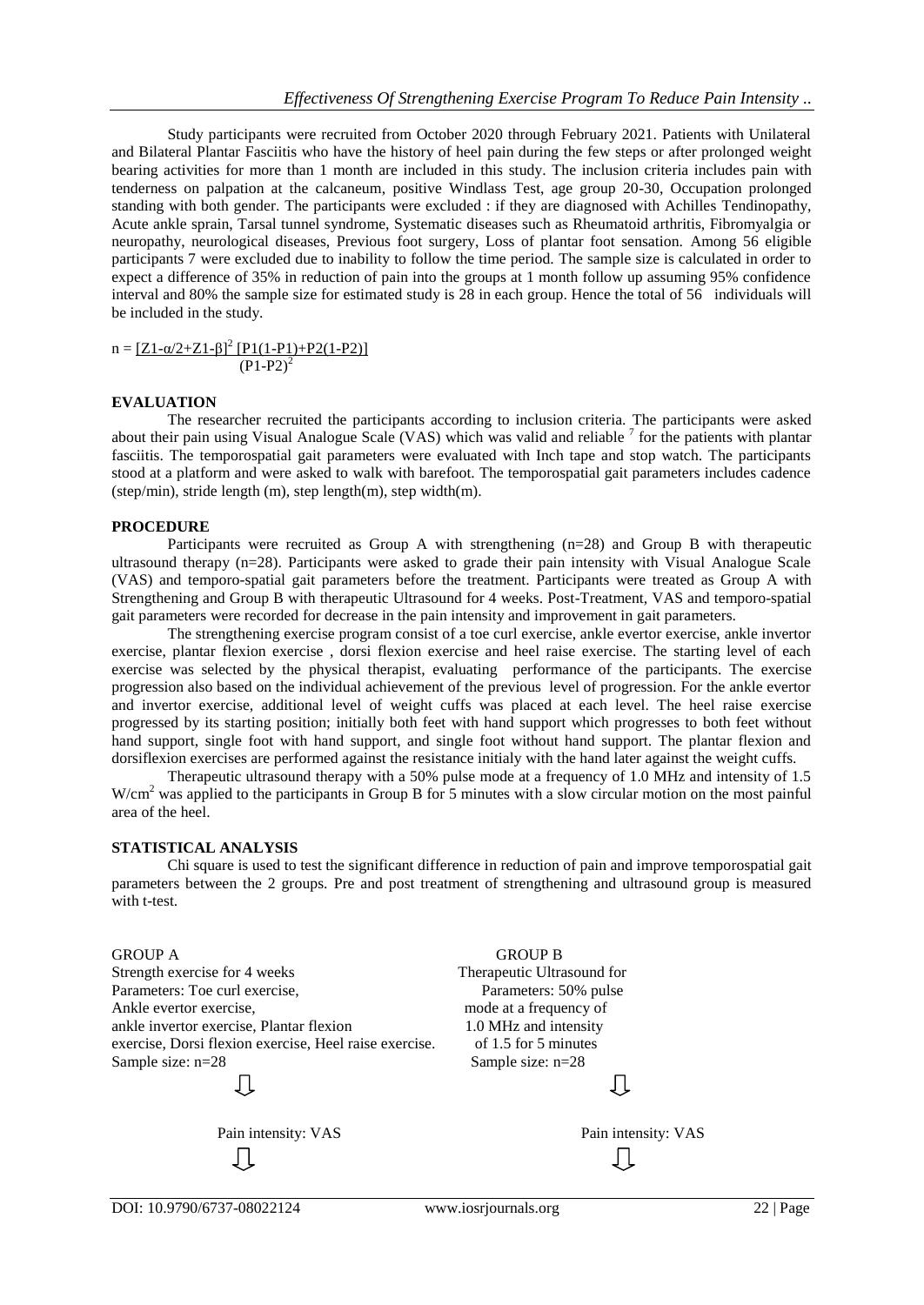| Pre-treatment                                         | Post-treatment                 | Pre-treatment                                        | Post-treatment                 |  |
|-------------------------------------------------------|--------------------------------|------------------------------------------------------|--------------------------------|--|
|                                                       | Temporospatial gait parameters |                                                      | Temporospatial gait parameters |  |
|                                                       |                                |                                                      |                                |  |
| Pre-treatment                                         | Post-treatment                 | Pre-treatment                                        | Post-treatment                 |  |
| Comparison of pre and post treatment<br>using t-test. |                                | Comparison of pre and post-treatment<br>using t-test |                                |  |

Comparison of Group A and Group B using chi-square test

## **III. Results**

Table 1.1 Comparison of pre and post treatment of strengthening and ultrasound using t-test

|                                                | Strengthening<br>$(M\pm SD)$ |                  | Ultrasound<br>$(M\pm SD)$ |                  | t-Test        |            | p- Value**    |            |
|------------------------------------------------|------------------------------|------------------|---------------------------|------------------|---------------|------------|---------------|------------|
|                                                | Pre-test                     | Post-test        | Pre-test                  | Post-test        | Strengthening | Ultrasound | Strengthening | Ultrasound |
| $VAS*$                                         | $7.14 \pm 0.93$              | $0.39 \pm 0.62$  | $7.35 \pm 0.78$           | $1.53 \pm 0.96$  | 34.316        | 42.616     | 0.000         | 0.000      |
| Temporospatial<br>gait parameters<br>1.Cadence | $96.5 \pm 7.5$               | $107.9 \pm 7.05$ | $97.7 \pm 8.04$           | $85.3 \pm 10.18$ | $-12.774$     | $-7.117$   | 0.000         | 0.000      |
| 2. Stride length                               | $84.3 \pm 9.6$               | $92.8 \pm 8.06$  | $88.6 \pm 10.1$           | $51.17 \pm 6.23$ | $-9.6222$     | $-15.947$  | 0.000         | 0.000      |
| 3. Step length                                 | $47.1 \pm 7.9$               | $56.4 \pm 6.60$  | $51.17 \pm 6.23$          | $54.92 \pm 5.74$ | $-9.108$      | $-10.456$  | 0.000         | 0.000      |
| 4. Step width                                  | $7.71 \pm 2.20$              | $7.83 \pm 2.14$  | $7.55 \pm 1.88$           | $7.60 \pm 1.92$  | $-2.553$      | $-1.800$   | 0.01          | 0.083      |

\*VAS- visual analogue scale,\*\* p-value- p<0.05

## **CHI-SQUARE TEST**

#### Table 1.2 Comparison of strengthening and ultrasound group using Chi-square test

|                                | Chi-square value           | p- value** |
|--------------------------------|----------------------------|------------|
|                                | (Strengthening+ultrasound) |            |
| $VAS*$                         | 10.053                     | 0.261      |
| Temporospatial gait parameters |                            |            |
| 1.Cadence                      |                            |            |
|                                | 217.389                    | 0.349      |
| 2. Stride length               | 289.333                    | 0.200      |
| 3. Step length                 | 167.222                    | 0.255      |
| 4. Step width                  | 112.387                    | 0.169      |

\*VAS- visual analogue scale, \*\* p-value- p<0.05

## **IV. Discussion**

Plantar fasciitis (PF) is the common cause for heel pain which affects people with sedentary lifestyle and athletic population due to chronic overload from lifestyle. Weakness of the foot musculature may result in